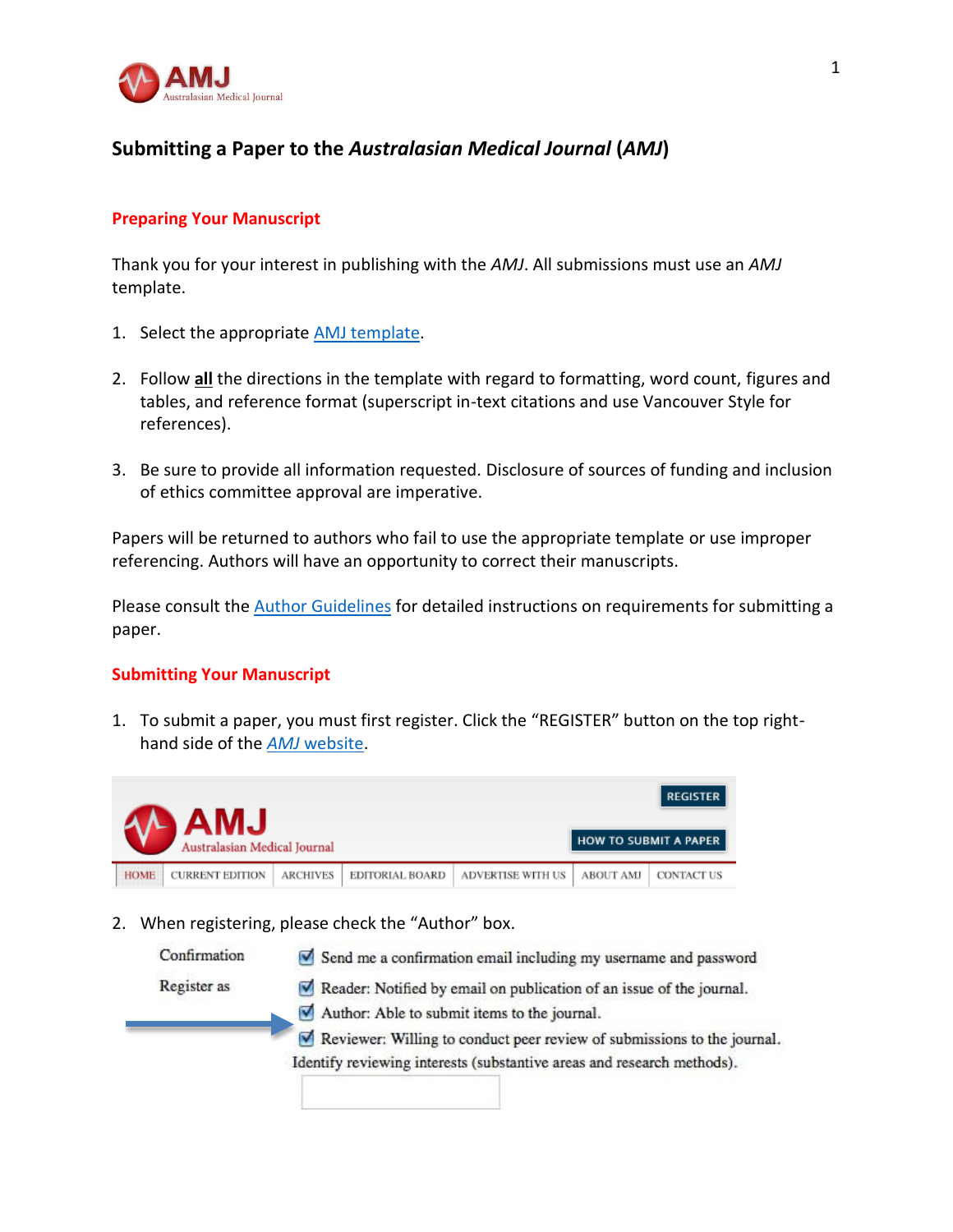

3. Once you have registered, use your username and password to log in.



- 4. After you log in, go to "User Home".
	- My Profile
	- $\bullet$  Log Out
	- User Home
- 5. Then click on "Author".
	- » Reviewer
	- » Author
- 6. Submit your paper by following the step-by-step instructions.

# **Start a New Submission**



7. You will receive a confirmation email once you have completed the submission process.

### **Publishing Fees and Request for partial Waiver**

The *AMJ* charges 175.00 (USD) per page to publish a paper. Fees must be paid before a paper is published.

Currently, the *AMJ* grants partial waivers to authors from developing countries. Granting of a partial waiver does not guarantee publication. All papers must undergo peer review and meet the *AMJ's* established standards.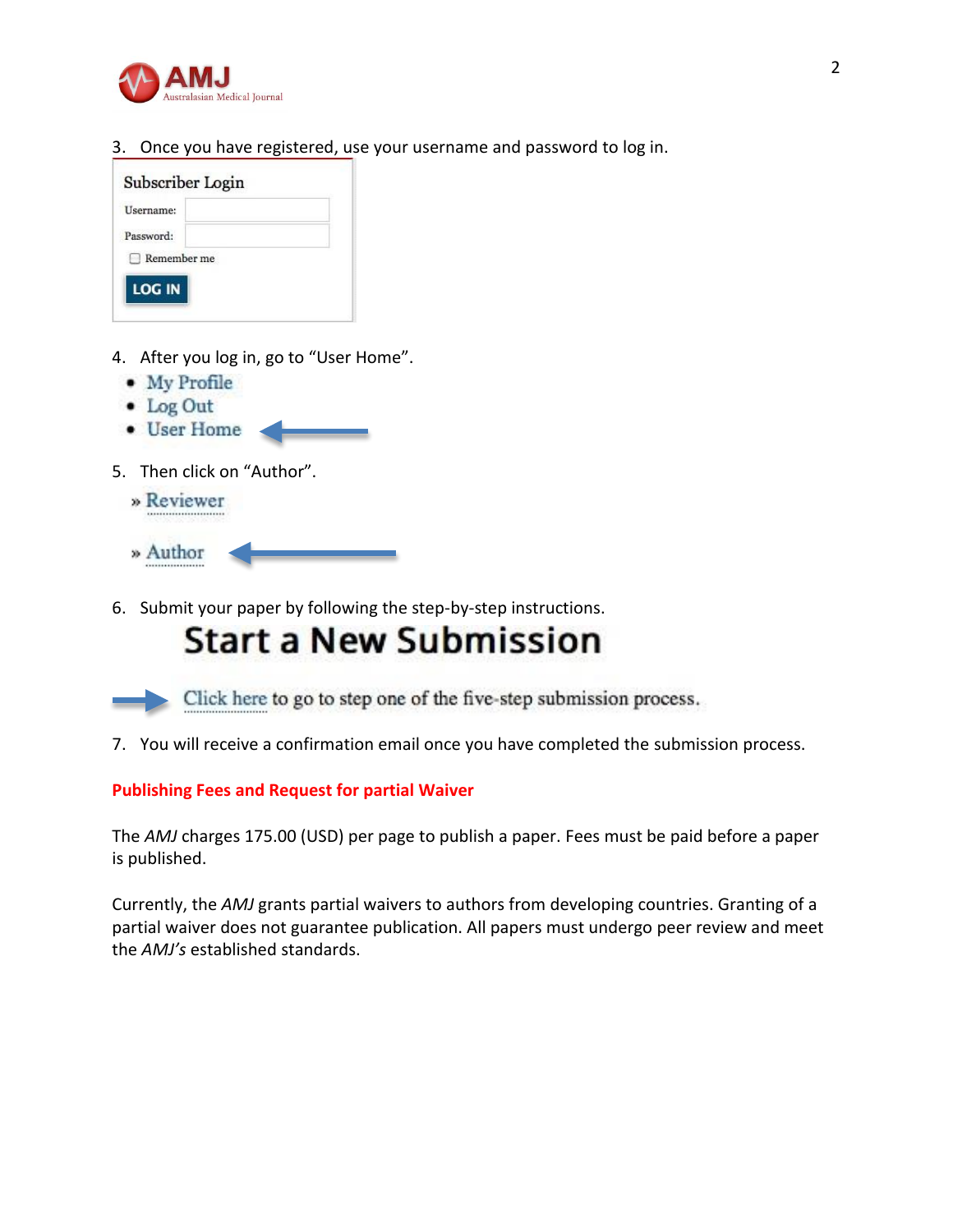

# **The Publishing Process**

Once you submit your paper successfully, the following process takes place:

- 1. All papers undergo an initial review to ensure they are within the scope of the *AMJ,* meet the *AMJ's* minimum standards for scientific quality and that they are in order in terms of template use, formatting, referencing, etc. This initial review includes a check for plagiarism using PlagScan Software.
- 2. Based on the initial review, one of three things may cause the paper not to progress at this stage:
	- a. Papers that are outside the scope of the *AMJ* or do not meet minimum standards for scientific quality are rejected.
	- b. Papers with formatting and referencing issues are returned to the authors to correct.
	- c. Papers found to contain plagiarised content are rejected.

The lead (corresponding) author will be notified of the decision regarding the paper.

- 3. Papers that pass the initial review advance to peer review. Two expert peer reviewers are assigned for each paper. Additionally, a statistical review will be performed where needed. Peer reviewers are given two weeks to complete a review. Be advised that the peer review process can take several weeks depending on the availability of reviewers, but the *AMJ* works to complete the peer review process as quickly as possible.
- 4. Once the peer reviews are completed, authors will be notified of the result. A manuscript will be:
	- a. Rejected following peer review. Authors will receive an email outlining reason(s) for rejection.
	- b. Authors will be asked to revise their manuscript based on the reviewers' suggestions. Manuscripts may require minor or major revisions.
- 5. Authors are given six weeks to revise their manuscripts based on the reviewers' suggestions. A reminder will be sent at the three-week mark. If a paper is not received within six weeks, a final reminder notice will be sent requesting that authors submit the manuscript within one week. If there is no response from the authors, the paper will be archived. We understand that exceptional circumstances arise, so if an extension is needed, please email the *AMJ* [editor.](mailto:editor@amj.net.au)
- 6. Revised manuscripts undergo review by a senior editor. As with the expert peer review, a senior editor is given two weeks to complete a review; however, the length of time required for senior editor review depends on availability. We work to ensure the senior editor review